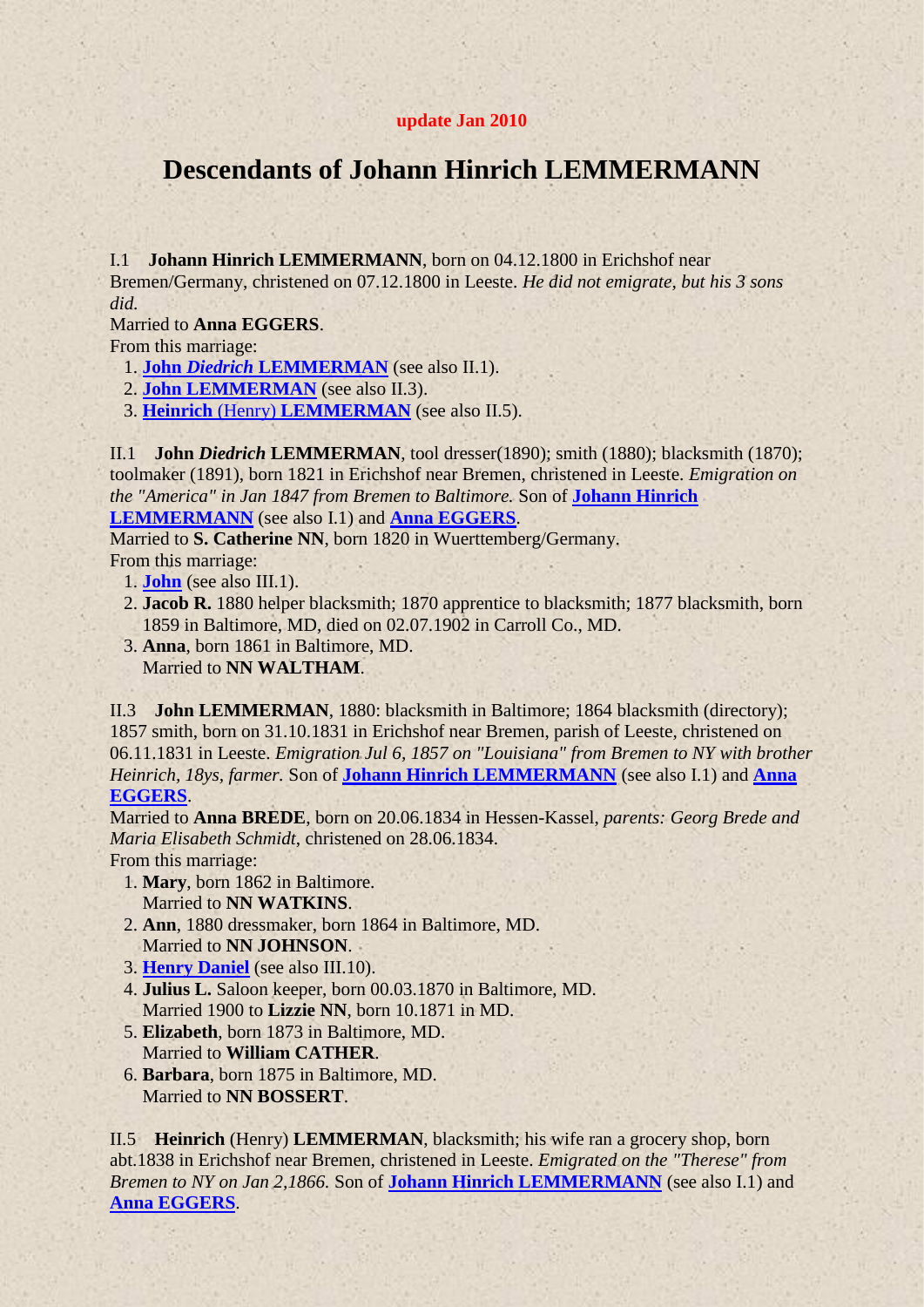Married to **Mary B. NN**, born 1846 in Hessen-Darmstadt. From this marriage:

- 1. **Mary**, born 1869 in MD.
- 2. **Elizabeth** (Lisa/Lizzie) **LEMMERMANN**, born 1873 in Baltimore, MD. Married 1896 to **Hermann HACKFELDT**.
- 3. **Henry**, born 1877 in Baltimore, MD.
- 4. **Frederick W. LEMMERMANN**, carpenter (in house)1920; carpenter/building 1910, born on 31.12.1879 in MD.

Married to **Henriette Christine** (Hattie) **MORITZ**, born on 28.06.1882 in CA, died on 01.09.1944 in San Francisco, CA at the age of 62, daughter of **Nn MORITZ** and **Nn FINCK**.

<span id="page-1-0"></span>III.1 **John LEMMERMAN**, blacksmith in steelworks in Baltimore (1920);blacksmith in Springfield, Yorck, PA (1880); 1910 tool sharpener/shop; 1870 apprentice to blacksmith in Baltimore, born 00.08.1852 in Baltimore, MD, *1870: 16 years*. *Census 1920: parents from Bremen and Wuerttemberg*, son of **John** *Diedrich* **[LEMMERMAN](#page-0-0)** (see also II.1) and **[S.](#page-0-5)  [Catherine NN](#page-0-5)**.

Married 1873 to **Mary NN**, born 10.1855 in MD, *parents from France and Germany*. From this marriage:

- 1. **John Arnold**, student 1888, born on 19.02.1874 in Baltimore, MD. Married at the age of 35 on 18.09.1909 in Mount Airy, Surry Co, NC to **Maggie D. LEMMONS**, born circa 1891.
- 2. **Alice**, born 1876 in MD.
- 3. **Mollie**, born 1878 in MD.
- 4. **Morris**, born 09.1880 in MD. Married 1905 in Washington, DC to **Mary WISSMAN**, born in Baltimore, MD.
- 5. **Bertha A.** Stenographer, born on 23.08.1882 in PA, died 00.05.1975.
- 6. **Clara V.** Born 03.1884 in MD.
- 7. **Annie M.** Stenographer (1920), born 04.1886 in PA.

<span id="page-1-1"></span>III.10 **Henry Daniel LEMMERMAN**, 1880: blacksmith apprentice in Baltimore; 1910 driver/furniture van; 1930 furniture.../storage, born on 06.03.1866 in Baltimore, MD, died on 01.11.1947 in Baltimore, MD at the age of 81, son of **[John LEMMERMAN](#page-0-1)** (see also II.3) and **[Anna BREDE](#page-0-6)**.

<span id="page-1-3"></span>Married to **Anna E. MAHR**, born 00.03.1866 in Baltimore, MD, *1930: Anna E., 64 years*, died on 13.07.1946 in Baltimore, MD.

From this marriage:

- 1. **[John Henry](#page-1-2)** (Harry) (see also IV.10).
- 2. **Mae C.,** born 00.10.1887 in Baltimore, MD Married to **DeWitt Talmadge RIDGELY** in Baltimore on Dec 14, 1910

<span id="page-1-2"></span>IV.10 **John Henry** (Harry) **LEMMERMAN**, 1910: brakeman/railroad; WWI conductor;1930 flagman/railroad, born on 26.05.1885 in Baltimore, MD, died on 13.06.1943 in Baltimore, MD at the age of 58, son of **[Henry Daniel LEMMERMAN](#page-1-1)** (see also III.10) and **[Anna E. MAHR](#page-1-3)**.

<span id="page-1-4"></span>Married to **Elsie Pearl DEGRAFFT**, born on 26.04.1886 in Baltimore, MD, died on 16.05.1963 in Baltimore, MD at the age of 77, *this is a guess*. From this marriage:

- 1. **Corinne Alice**, 1930 saleslady, born 1907 in MD, died 00.03.1998. Married to **Theodore BACHMAN**, *no children*.
- 2. **Vernon Lee**, 1930 machinist, born on 22.12.1908 in MD, died 00.07.1965. *Soc*.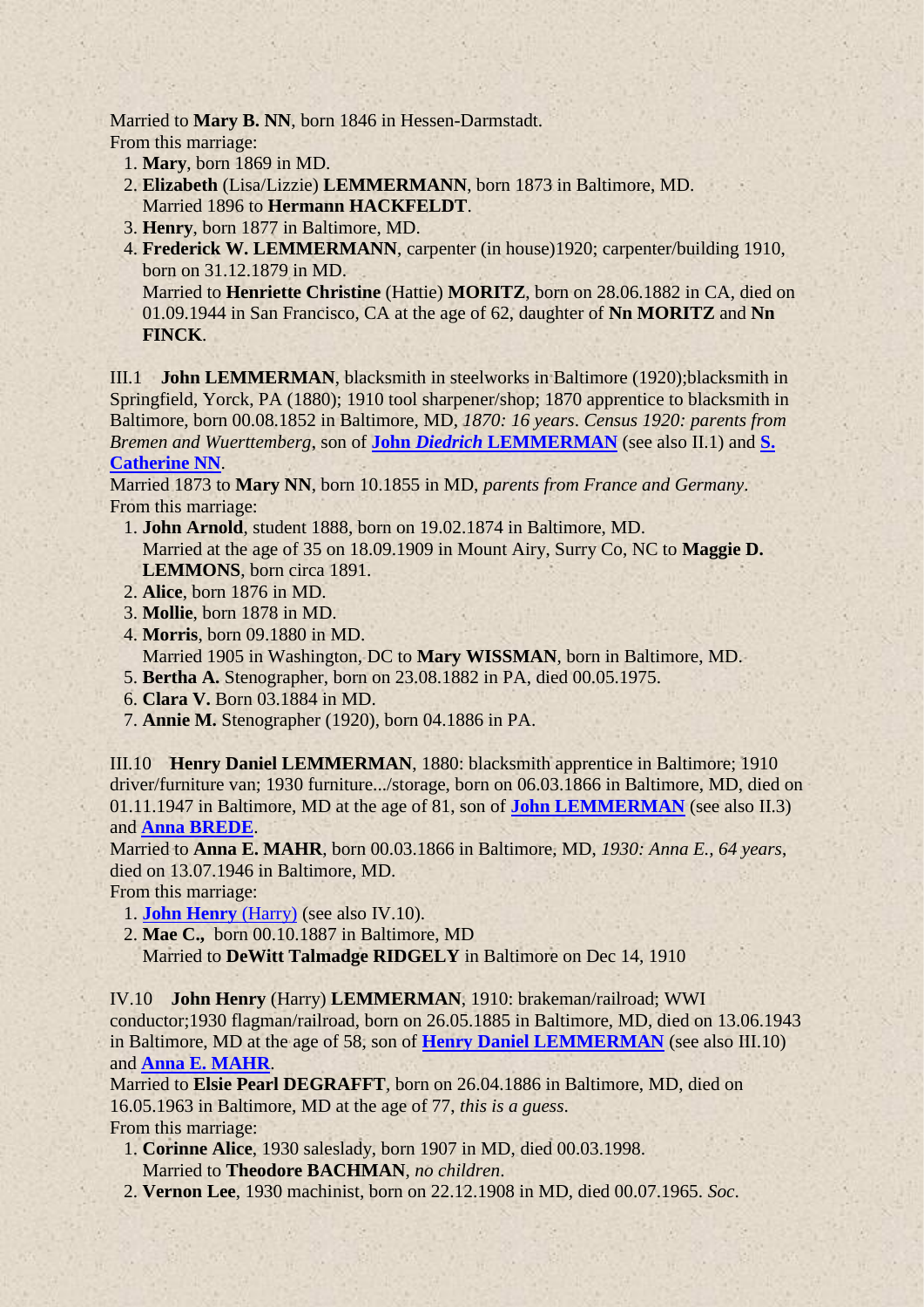Married to **Olga L. LINDNER**, born on 18.09.1912, died on 23.12.2001 in Westminster, Carroll, MD at the age of 89.

3. **[John Harold](#page-2-0)** (see also V.5).

<span id="page-2-0"></span>V.5 **John Harold LEMMERMAN**, born on 31.07.1915 in Baltimore, MD, died 00.08.1987 in Baltimore, MD, son of **John Henry** (Harry) **[LEMMERMAN](#page-1-2)** (see also IV.10) and **[Elsie Pearl DEGRAFFT](#page-1-4)**.

<span id="page-2-4"></span>Married to **Helen Margaret NAFF**, born on 03.08.1917 in Baltimore, MD; Halethorpe, MD, died on 16.06.1981 in Baltimore, MD at the age of 63.

From this marriage:

- 1. **[John Harold, Jr.](#page-2-1)** (see also VI.1).
- 2. **Elizabeth Bonita** (Bonnie), born on 25.10.1942 in Baltimore, MD. *Children: Susan Ann (b.29 Apr 1969),Jeanne Ann (3 Jul 1970), Michael (9 May 1974), Peggy Ann (22 Feb 1978), David John (28 May 1979)*.

Church marriage at the age of 22 on 06.06.1965 in Baltimore, MD (St.Alphonsus Catholic Church) to **Neil Elkins MARQUARDT**, 27 years old, born on 17.09.1937.

- 3. **[Timothy Franklin](#page-2-2)** (see also VI.5).
- 4. **[Mark Lee](#page-2-3)** (see also VI.8).
- 5. **Anne Corinne**, born on 14.01.1957.

Married to **Clyde LANKFORD**, born on 03.05.1930, died on 26.02.2003 at the age of 72.

<span id="page-2-1"></span>VI.1 **John Harold, Jr. LEMMERMAN**, born on 02.11.1940, died on 11.01.2009 in Baltimore, MD at the age of 68, son of **[John Harold LEMMERMAN](#page-2-0)** (see also V.5) and **[Helen Margaret NEFF](#page-2-4)**.

Church marriage at the age of 30 on 31.07.1971 in Baltimore, MD (ST.Benedicts Catholic Church) to **Patricia WATERS**, 27 years old, born on 03.08.1943.

From this marriage:

- 1. **John Harold III**, born on 16.07.1972. Married to **Joyce NN**.
- 2. **Benjamin Franklin**, born on 06.07.1974 in Baltimore, MD. Married to **Penny TIMMONS**. They have a son, **Wyatt,** born Jan 30, 2007.

<span id="page-2-2"></span>VI.5 **Timothy Franklin LEMMERMAN**, born on 16.01.1951, son of **[John Harold](#page-2-0)  [LEMMERMAN](#page-2-0)** (see also V.5) and **[Helen Margaret NEFF](#page-2-4)**.

Married (1) to **Patricia WASHINGTON**, born on 10.06.1945.

<span id="page-2-6"></span>Married (2) to **Donna Ann HERMANN**, born on 18.02.1953, died on 19.09.1985 at the age of 32.

From the second marriage:

- 1. **[Holly Ann](#page-2-5)** (see also VII.5).
- 2. **Timothy LEMMERMANN**, born on 07.06.1979.

<span id="page-2-3"></span>VI.8 **Mark Lee LEMMERMAN**, born on 08.01.1953, son of **[John Harold](#page-2-0)  [LEMMERMAN](#page-2-0)** (see also V.5) and **[Helen Margaret NEFF](#page-2-4)**.

Married to **Eileen KEENAN**, born on 29.09.1953.

From this marriage:

1. **Rebecca**, born on 31.08.1972.

2. **Laura**, born on 26.09.1977.

<span id="page-2-5"></span>VII.5 **Holly Ann LEMMERMAN**, born on 25.08.1974, daughter of **[Timothy Franklin](#page-2-2)  [LEMMERMAN](#page-2-2)** (see also VI.5) and **[Donna Ann HERMANN](#page-2-6)**.